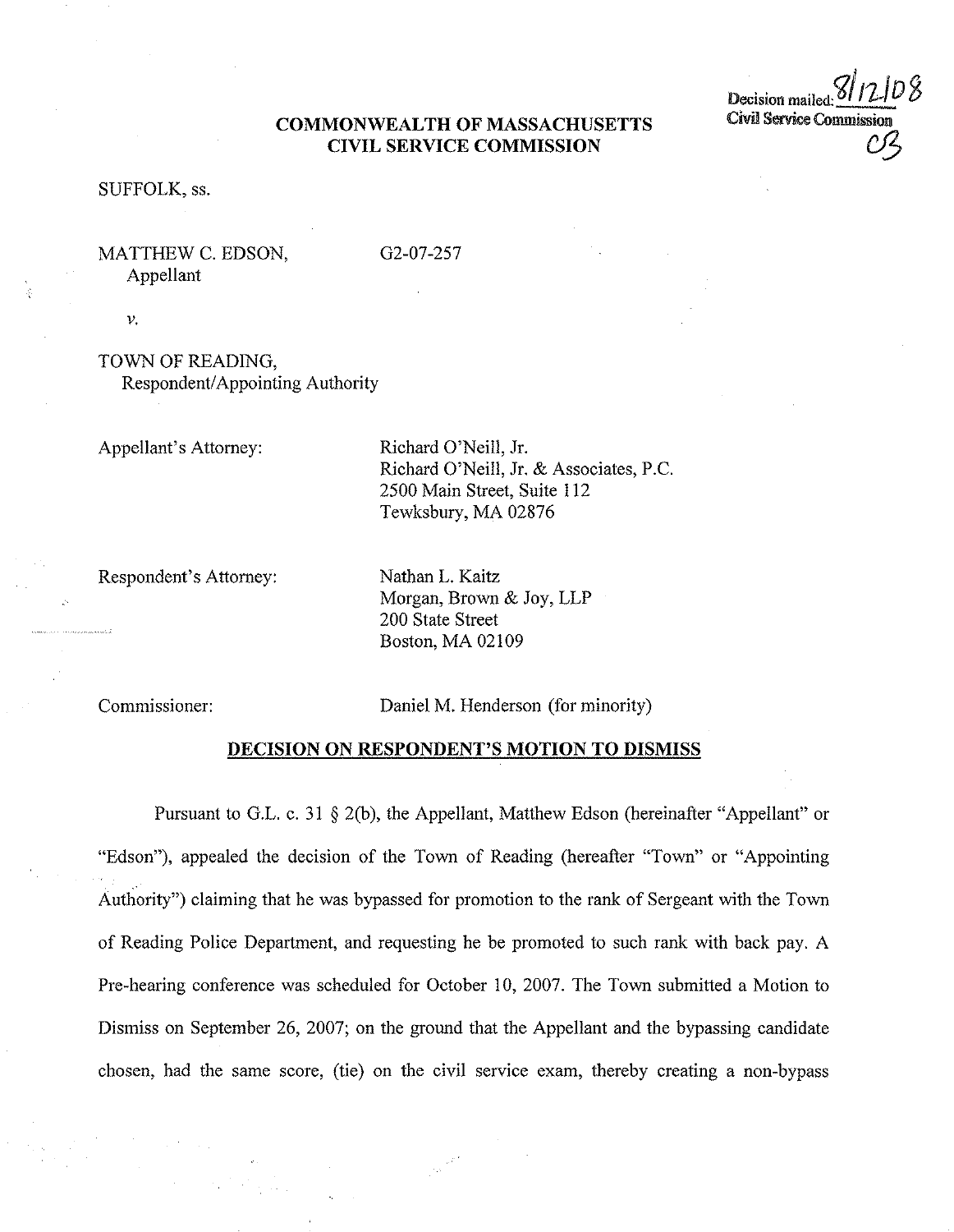situation. The Appellant submitted a response and request for Continuance to October 11, 2007. A Pre-hearing conference was held at the offices of the Civil Service Commission (hereinafter "Commission") on October 11, 2007. On that same day the Commission heard the second day of Full Hearing on the Appellant's separate and previously filed appeal, Docket No. 02-05-195.

## **FINDINGS OF FACT:**

- I. The Appellant is a police officer in the Town of Reading.
- 2. In 2005, the Appellant filed an appeal, Docket No. 02-05-195, with the Commission regarding his bypass to the position of Sergeant with the Reading Police Department. The merits of the appeal, 02-05-195, are not addressed by this decision regarding 02-07-257.
- 3. On or about April 24, 2007, the Town of Reading sought a certified list from the Human Resource Division ("HRD") for the filing of two (2) Sergeant vacancies with the Police Department. (Town's Motion to Dismiss, Exhibit A).
- 4. HRD issued the Town a certification list, #270398, on which there appeared five (5) names. The name John T. McKenna appeared highest on the list and the name of the Appellant appeared second or next highest on the list. The name, Mark D. Segalla appeared third or next highest after the Appellant. The Appellant and Segella received the same score and thereby were tied in score. After Segella, the name Michelle E. Halloran appeared and after Halloran the name Michael R. Lee appeared. Halloran and Lee received the same score and thereby were tied in score. (Town's Motion to Dismiss, Exhibit A).
- 5. After receipt of the certification list, four members of the Police Department's command staff conducted a panel interview of the four candidates and thereafter submitted their recommendations to the Chief. (Town's Response to Appellant's Opposition to Motion to ì Dismiss, Exhibit A p. 6).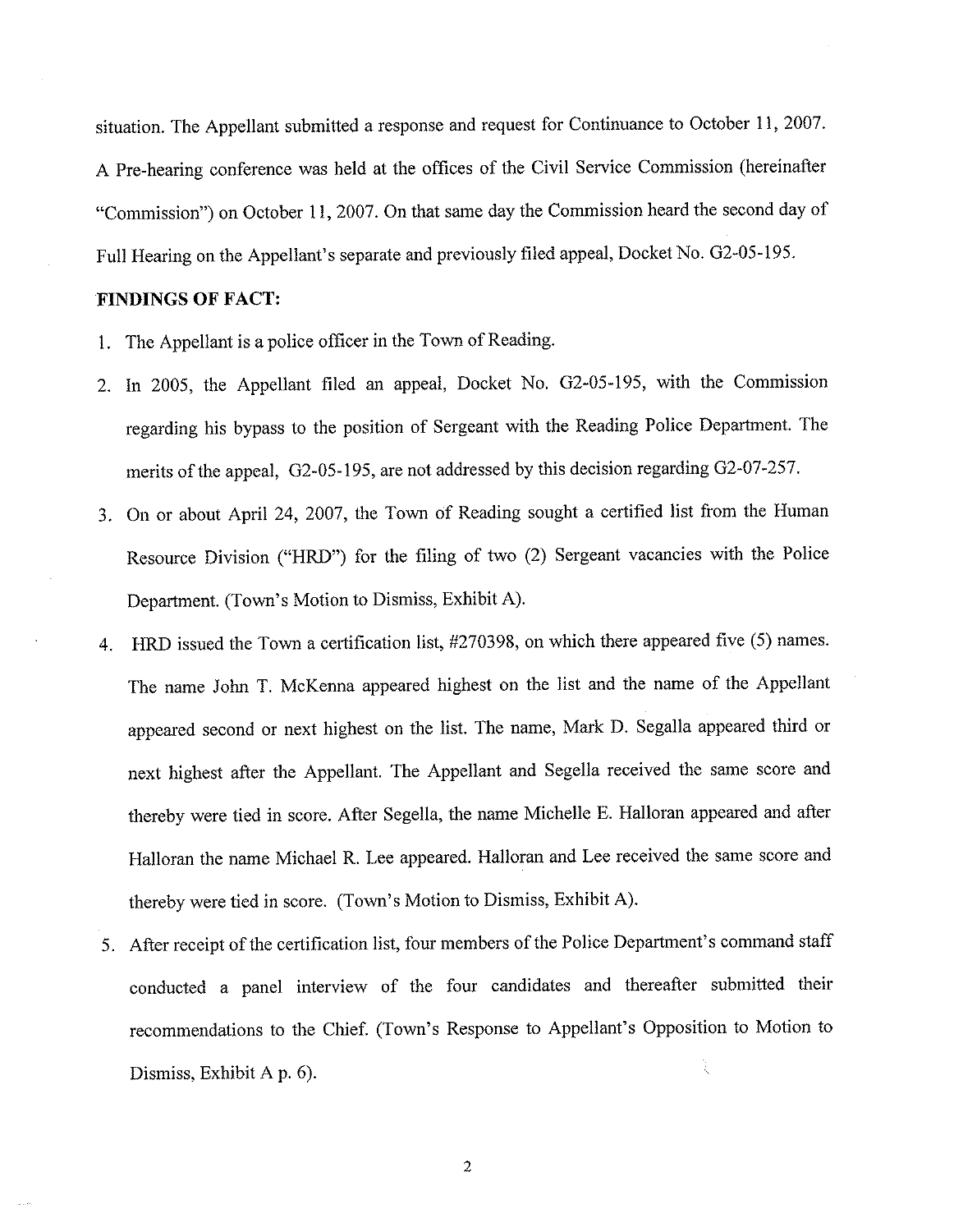- 6. Three of the four members of the command staff ranked the Appellant third  $(3<sup>rd</sup>)$  out of the four candidates, and the other member of the command staff ranked the Appellant fourth  $(4<sup>th</sup>)$ . (Town's Response to Appellant's Opposition to Motion to Dismiss, Exhibit A p.6).
- 7. The principal reasons cited by the command staff for their ranking of the Appellant concerned his(!) abrupt resignation from the School Resource Officer ("SRO") position, (2) his sub-par performance in his interview with this sergeants promotion review panel, and (3) his 'good but inconsistent' performance as a police officer. (Town's Response to Appellant's Opposition to Motion to Dismiss, Exhibit A).
- 8. On or about May 30, 2007, the Town selected John T. McKenna and Mark D. Segalla for the two positions of Sergeant and submitted its selection to HRD. (Town's Motion to Dismiss, Exhibit B).
- 9. The Town did not file with HRD any written statement of reasons for choosing Mark D. Segella instead of the Appellant for the second sergeant position, as required by G.L. c. 31 § 27. Section 27 states in relevant part that "... If an appointing authority makes an original or promotional appointment from a certification of any qualified person other than the qualified person whose name appears highest, and the person whose name is highest is willing to accept such appointment, the appointing authority shall immediately file with the administrator a written statement of his reasons for appointing the person whose name was not highest. Such an appointment of a person whose name was not highest shall be effective only when such statement of reasons has been received by the administrator."
- JO. On or about June 6, 2007, HRD approved the Town's selection. (Town's Motion to Dismiss, Exhibit C).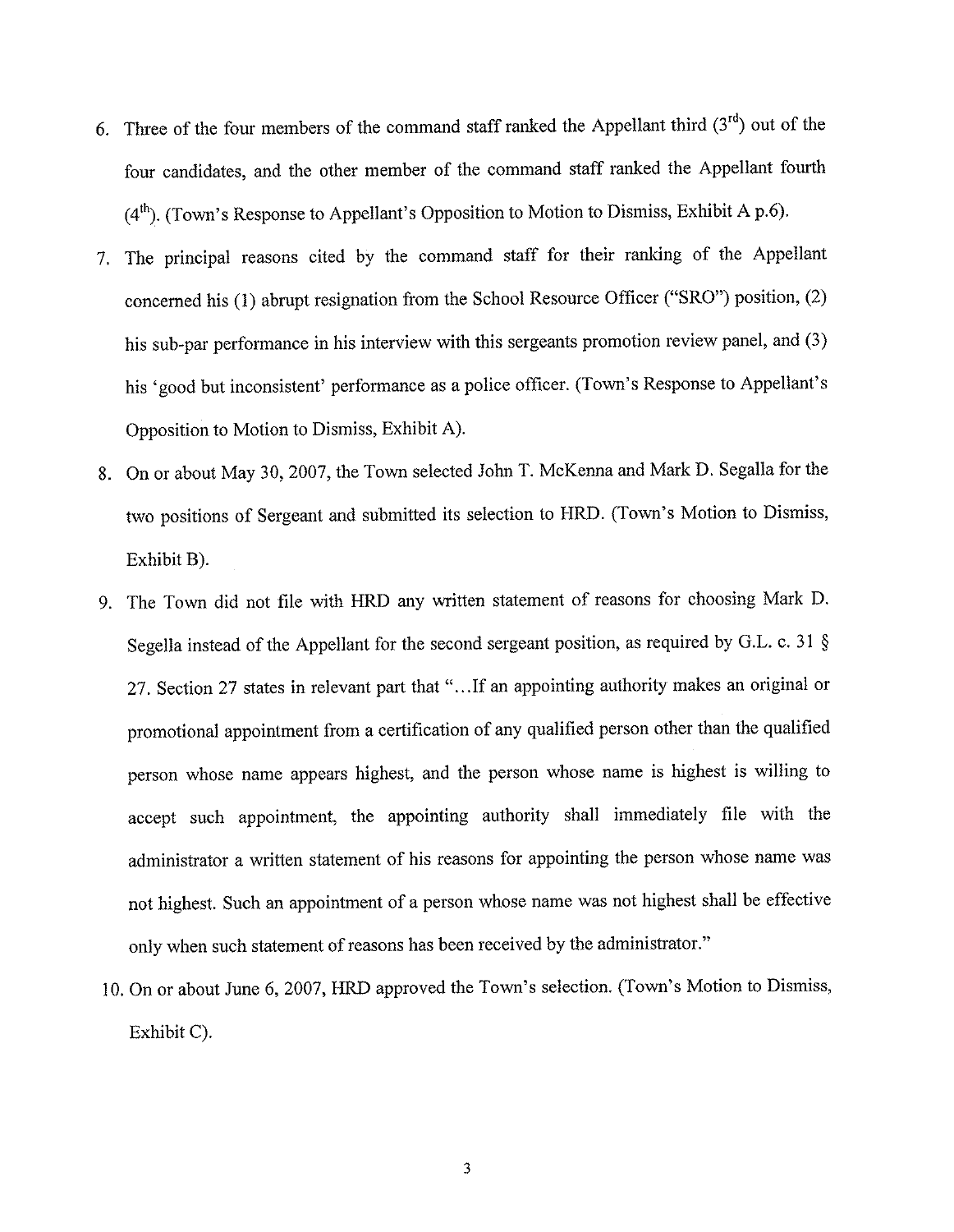11. The Appellant was not provided by HRD, with written notice of its approval of the appointing authority's written explanation as to the reasons he was not selected or bypassed for promotion, as required by G.L. c. 31  $\S$  5 (a), (c) and (d) and  $\S$  27, and PAR.09. (Appellant's Opposition to Motion to Dismiss, administrative notice).

#### **CONCLUSION OF THE MINORITY (Henderson, Taylor):**

A "bypass" appeal to the Commission arises when an appointing authority appoints or promotes a person whose name is not at the top of the certified eligibility list. In effect the higher named person is bypassed for appointment or promotion by a person appearing lower on the list. The Commission adjudicates the appeal as a review of the personnel administrator's approval of the appointing authority's written statements of reasons for the bypass. See G. L. c. 31 § 27.

The personnel administrator, (HRD) is not merely a "ministerial depository" or rubber stamp in the bypass process. Chapter 31 charges HRD with the responsibility to evaluate the qualifications of applicants for civil service positions in accordance with basic merit principles and requires HRD to administer, enforce and comply with civil service law and rules. The court has plainly assumed that G.L.c.31§27 requires the personnel administrator, (HRD) to perform a review of the reasons as part of the "procedural scheme" which protects and furthers civil service merit principles. This requirement in the procedural scheme indicates an affirmative duty on the part of personnel administrator, (HRD) to approve, accept or affirm the bypass reasons forwarded to it by the appointing authority, see Bielawski v. Personnel Administrator 422 Mass. 459, (1996) and MacHenry v. Civil Service Commission 40 Mass. App. Ct. 632, (1995). There are more specific responsibilities placed on the administrator, in this area by G.L. c.31 §3 (c), (d) and (e) and  $\S$  5 (a), (c) and (d).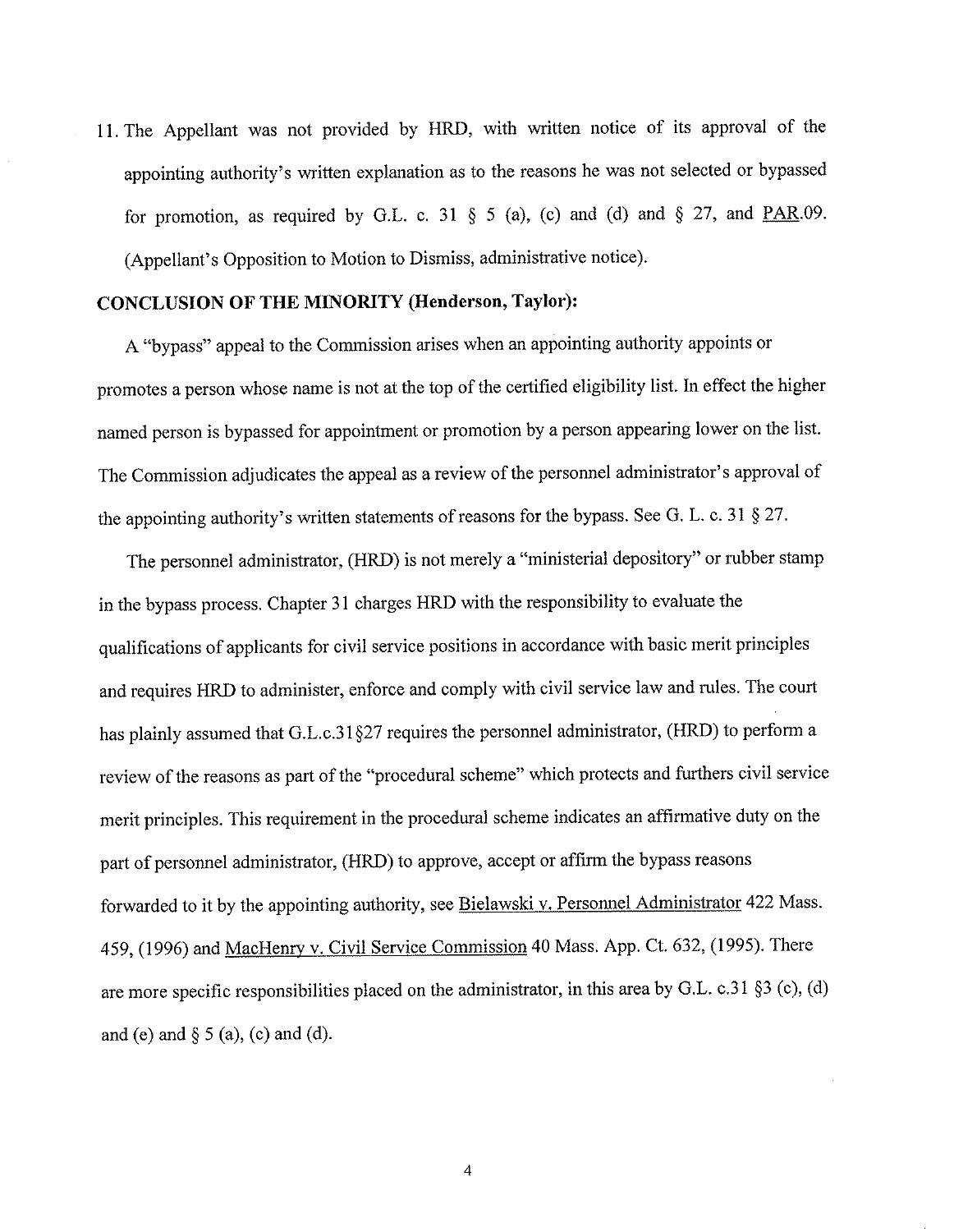The role of the Commission is to determine "whether the appointing authority has sustained its burden of proving that there was reasonable justification for the action taken by the appointing authority." City of Cambridge v. Civil Service Commission, 43 Mass. App. Ct. 300, 304 (1997). See Town of Watertown v. Arria, 16 Mass. App. Ct. 331 (1983); McIsaac v. Civil Service Commission, 38 Mass. App. Ct. 473,477 (1995); Police Department of Boston v. Collins, 48 Mass. App. Ct. 411 (2000); City of Leominster v. Stratton, 58 Mass. App. Ct. 726, 728 (2003). An action is "justified" when it is "done upon adequate reasons sufficiently supported by credible evidence, when weighed by an unprejudiced mind; guided by common sense and by correct rules of law." Id. at 304, quoting Selectmen of Wakefield v. Judge of First Dist. Ct. of E. Middlesex, 262 Mass. 477, 482 (1928); Commissioners of Civil Service v. Municipal Ct. of the City of Boston, 359 Mass. 211, 214 (1971). In this present matter, the Town has not even stated its written reasons for the non-selection of the Appellant, since it believes that a tie score among candidates does not present a bypass event. Apparently HRD concurred with the Town's view, since it approved of the Town's selection of the two candidates without requiring a written statement of reasons.

Considering the appeal at hand, the Town did bypass the Appellant by selecting another candidate whose name appeared lower on the certification list than the Appellant's name, despite the equal score of the two candidates on the civil service exam. HRD Personnel Administration Rules ("PAR") issued pursuant to G.L. c. 31, §§ 3(d) and 5, defines a bypass as "the selection of a person or persons whose name or names ... appear lower on a certification than a person or persons who are not appointed and whose names appear higher on said certification." PAR.02. The Town argues that the Commission must dismiss the Appellant's appeal as the case does not concern a bypass situation. Rather, the Town maintains that the Appellant was tied with the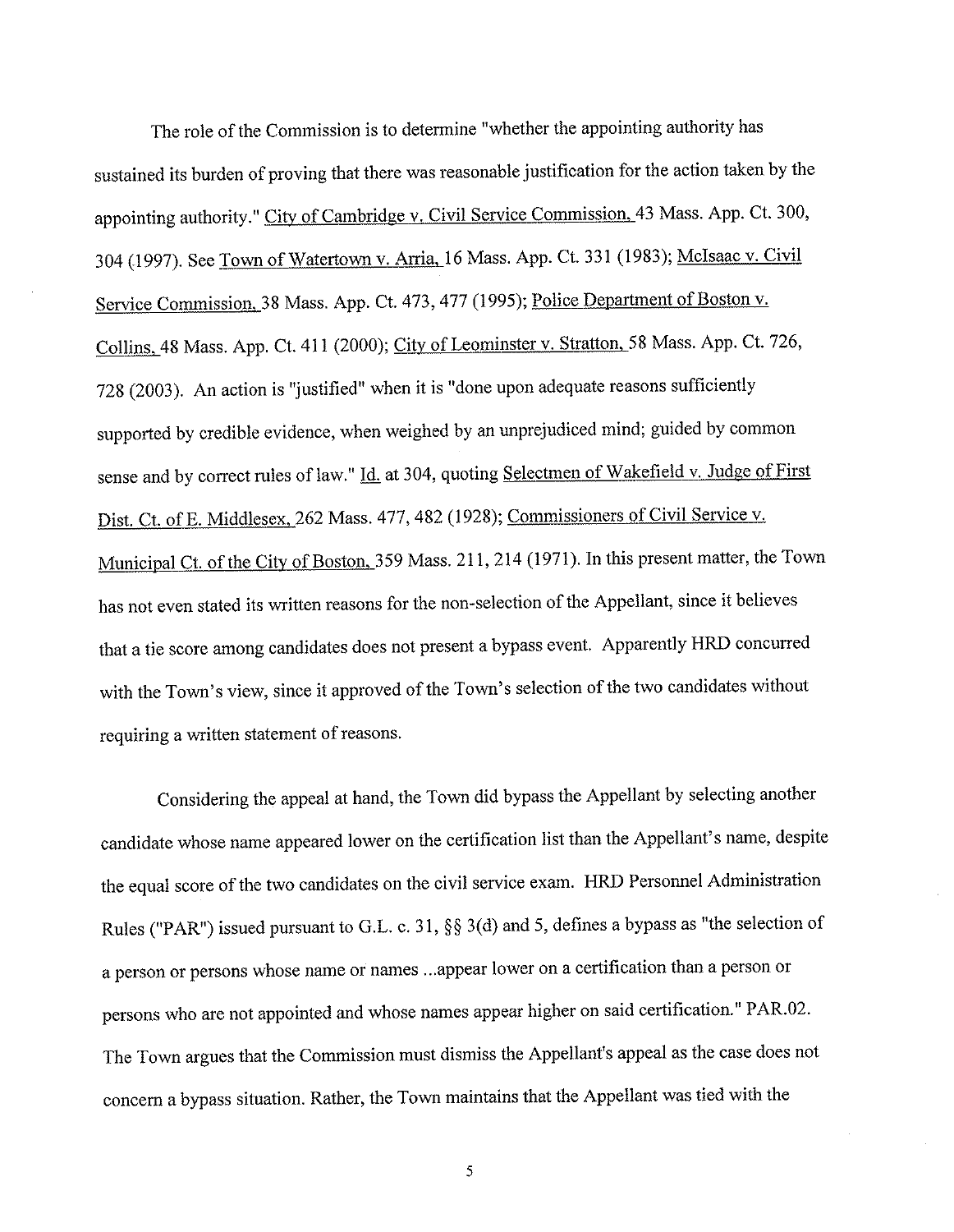candidate listed fourth on the list, and a tie is not a bypass. The Appellant's position is that this *is* a bypass situation because a tie-score should constitute a bypass.

The Commission, over the last several years had previously determined that the appointment of one candidate among several with the same score on the civil service exam, (tied score), did not constitute a bypass. See Bartolomei v. City of Holyoke Docket No. G2-07-386 (2008), Johnston v. City of Everett, 20 MCSR 295 (2007), Bianco v. Newton Fire Department, Docket No. 02-06-107 (2007), LaPierre v. City of Chicopee, Docket No. 02-07-2007 (2007). This line of cases traces its genesis back to Kallas *v*. Franklin School Department, 11 MCSR 73 (1996), the Commission declared in the *Kallas* decision, what it believed at that time, that "[i]t is well settled civil service law that a tie score on a certification list is not a bypass for civil service appeals ... ". However, that conclusory assertion in *Kallas* is made without citing any supporting authority.

The conclusion or interpretation contained in the cited line of Commission decisions, *supra* is an aversion to the clear declaration on the issue in Cotter *v.* City of Boston, 73 F. Supp.2d 62, 66 (1999). The U.S. District Court, (Young, J.), held that "any selection among equally-scoring candidates .. .is a 'bypass' because all of their names appear highest. Accordingly, the appointment of less than an entire group of equally-scoring candidates triggers section 27: i.e., it would appear that the appointing authority must immediately file with Hartnett [HRD] a written statement of reasons for not appointing the entire group (even if there are not enough openings for all of them). *See id.* Such justifications are subject to Hartnett's [HRD's] review. *See MacHenry,* 40 Mass. App. Ct. at 635"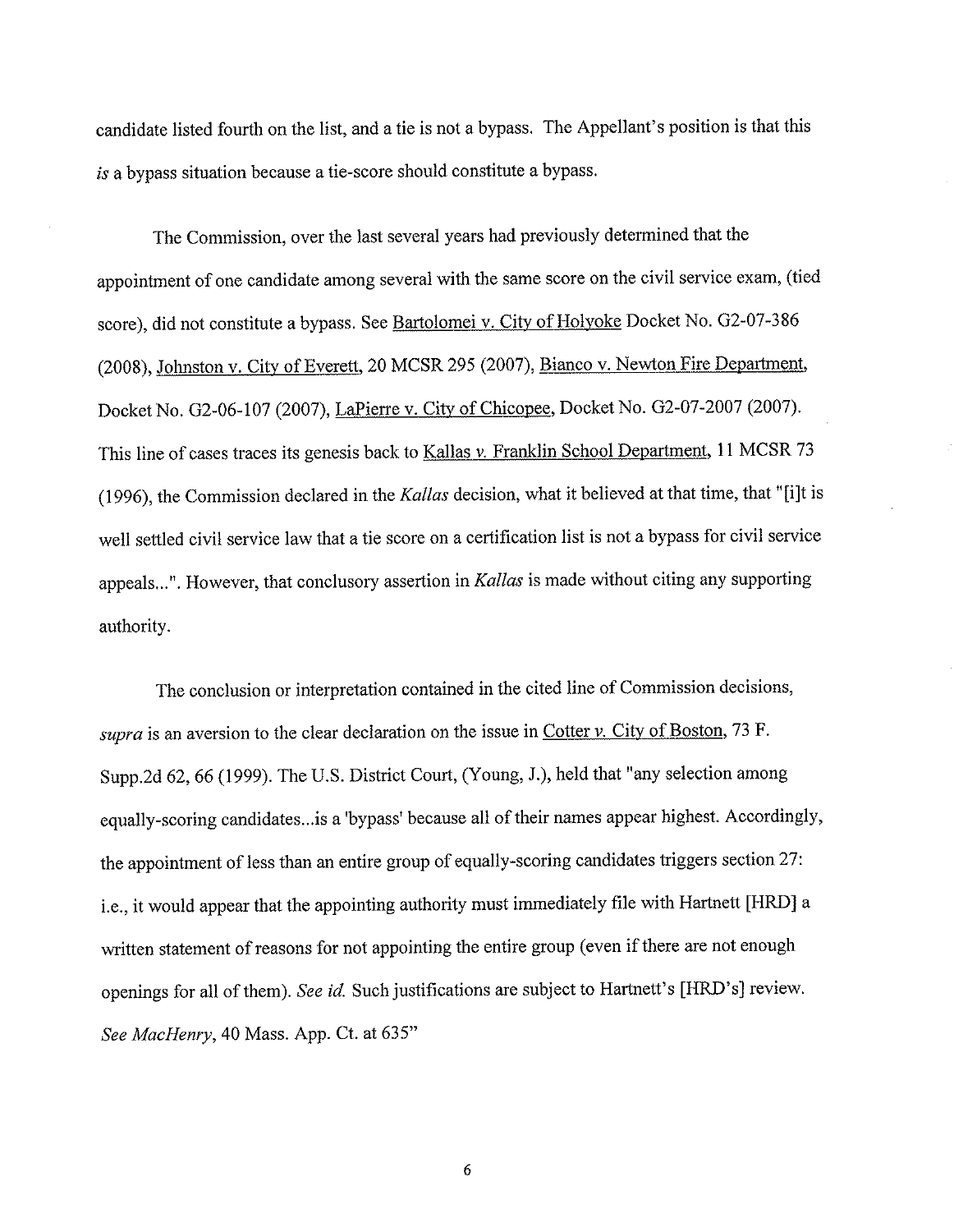There is at least one superior court justice who agrees with judge Young's view in *Cotter.*  Justice Cratsley concluded that one situation involving "a bypass is a situation where one candidate is chosen over another who has the same score, thereby entitling the bypassed person to relief." See decision and order in Monteiro v. Mass. Civil Service Commission and Department of Brockton, Suffolk Superior Court C.A. No. 07-2632-D, page 4 (Cratsley, J), July 24, 2008. Justice Cratsley repeated this conclusion in another decision and order of the same date. See Rodrigues v. Mass. Civil Service Commission and Department of Brockton, Suffolk Superior Court C.A. No. 07-2529D, page 4, July 24, 2008.

The Town did not file a written statement of reasons with HRD for appointing the person whose name was not highest on the certification list of eligible candidates, as required by G.L. c. 31 § 27. Therefore, the personal administrator was unable to approve any claimed reasons for the Appellant's bypass which is also required by  $\S 27$ . "Such an appointment of a person whose name was not highest shall be effective only when such statement ofreasons has been received by the administrator." The Appellant's claim that he was not informed as to the reasons why he was not promoted is a violation of civil service law. When the Appointing Authority selects between candidates whose scores are tied, it must submit a written statement of reasons to HRD, for approval. There is a bypass in this matter.

In conclusion, the minority concludes that the Commission does have jurisdiction to hear this bypass appeal; as *there was a bypass, with no written statement of reasons for bypass being submitted by the Town to HRD and therefore no approval of the reasons for bypass by HRD, as required by section 27.*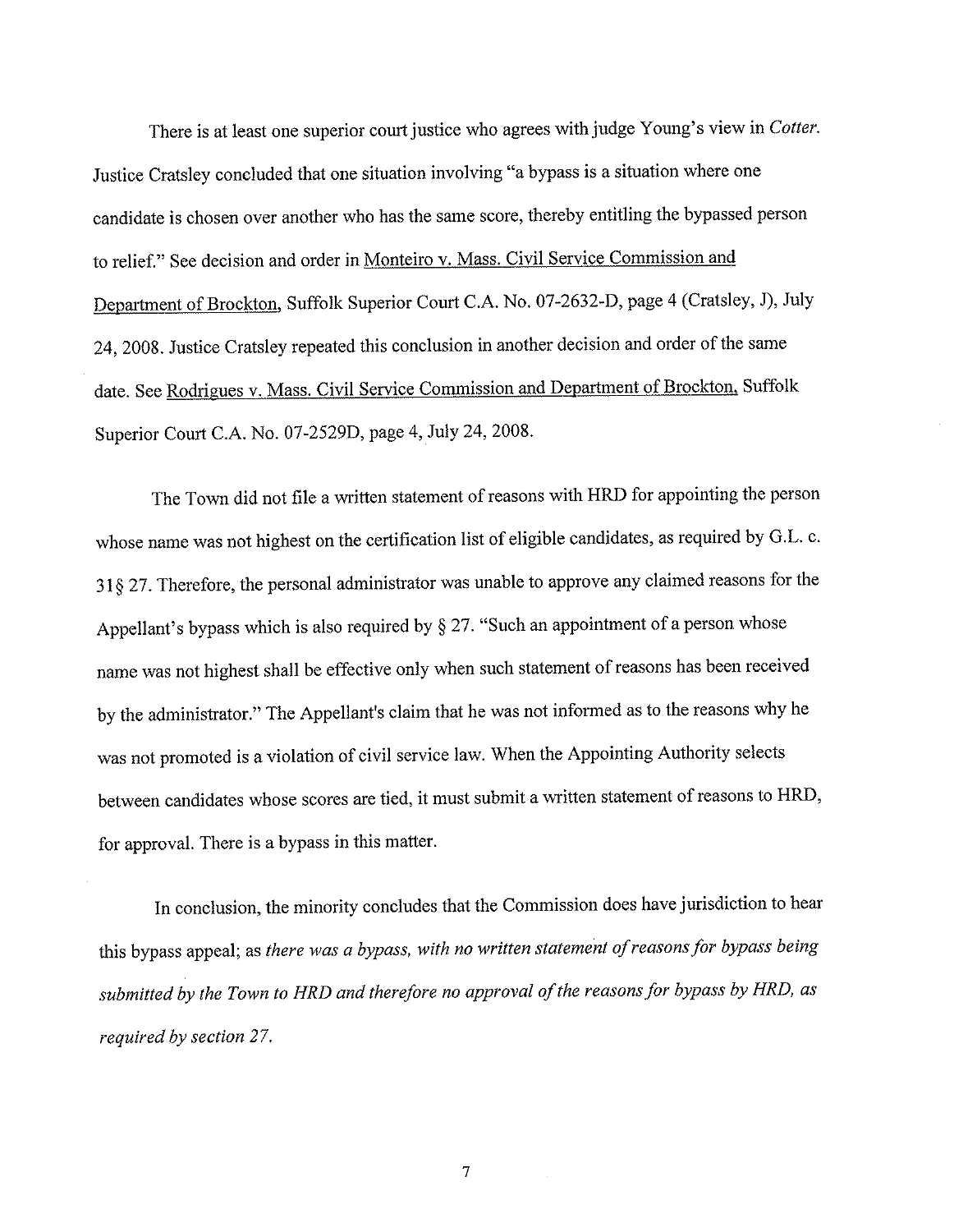For the *minority*.  $\mathscr{C}$ Lr  $Z_{\!\scriptscriptstyle\ell}$ 'Ani L

 $\sim$   $\sim$ 

Daniel M. Henderson Commissioner

 $\hat{\mathcal{A}}$ 

 $\sim$ 

 $\sim$ 

 $\sim$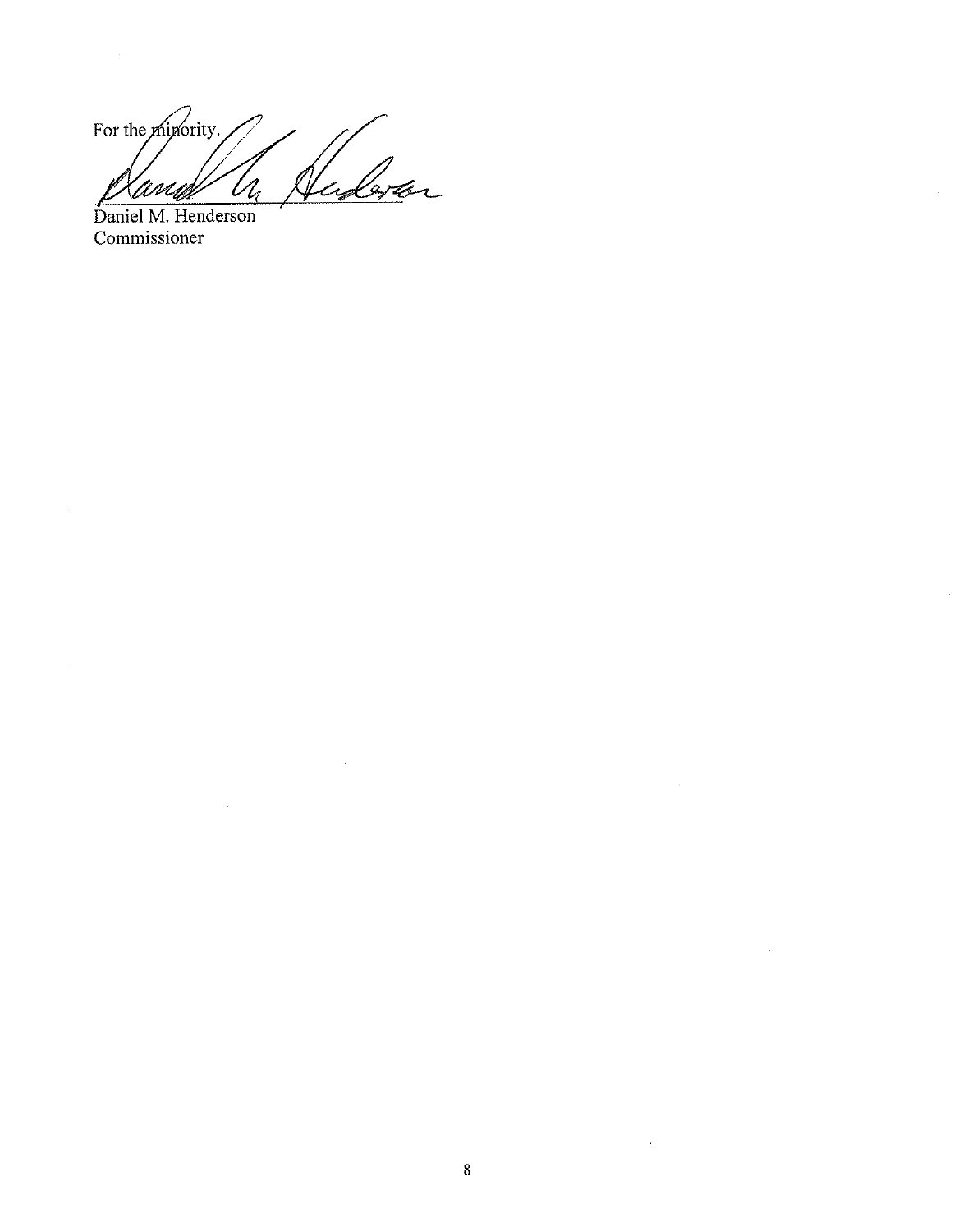# **CONCLUSION OF THE MAJORITY (Bowman, Stein and Marquis)**

The majority adopts the findings of fact of Commissioner Henderson stated above. Based on those findings, and for the reasons discussed below, the majority reaches a different conclusion than the minority.

Years of Commission decisions have well-established that when a civil service exam results in a tie-score, and the Appointing Authority promotes some but not all of the tied candidates, no "bypass" has occurred. This is the same conclusion that Judge Young finally reached in Cotter in the District Court's decision on the merits. See Cotter v. City of Boston, 193 F. Supp.2d 62, 323 (D. Mass. 2002), rev'd other grounds, 323 F.3d 160 (1<sup>st</sup> Cir.), cert.den., 540 U.S. 825 (2003).

The policy and practice within civil service that selection from amongst tied candidates is not considered a bypass has also been recognized by the Massachusetts Superior Court. In Thompson v. Civil Service Commission, No. 95-5742, Middlesex Superior Court (1996), the Superior Court affirmed the Commission's dismissal of a bypass appeal where the plaintiff's "allegations of 'bypass' were incorrect since no individual selected received a score lower than his." The Superior Court noted that "[i]f a person selected has a lower score than an individual not selected then the person 'bypassed' must receive a statement of reasons for the bypass." Id. The Court found that the plaintiff in Thompson had not been bypassed because the individuals who had been appointed all had the same or higher scores. Id. Thus, he was not an "aggrieved person" within G.L. c. 31. Id.

For all of the reasons stated by the majority, the Appointing Authority's Motion to Dismiss is *allowed* and the Appellant's appeal under Docket No. 02-07-257 is hereby *dismissed.*